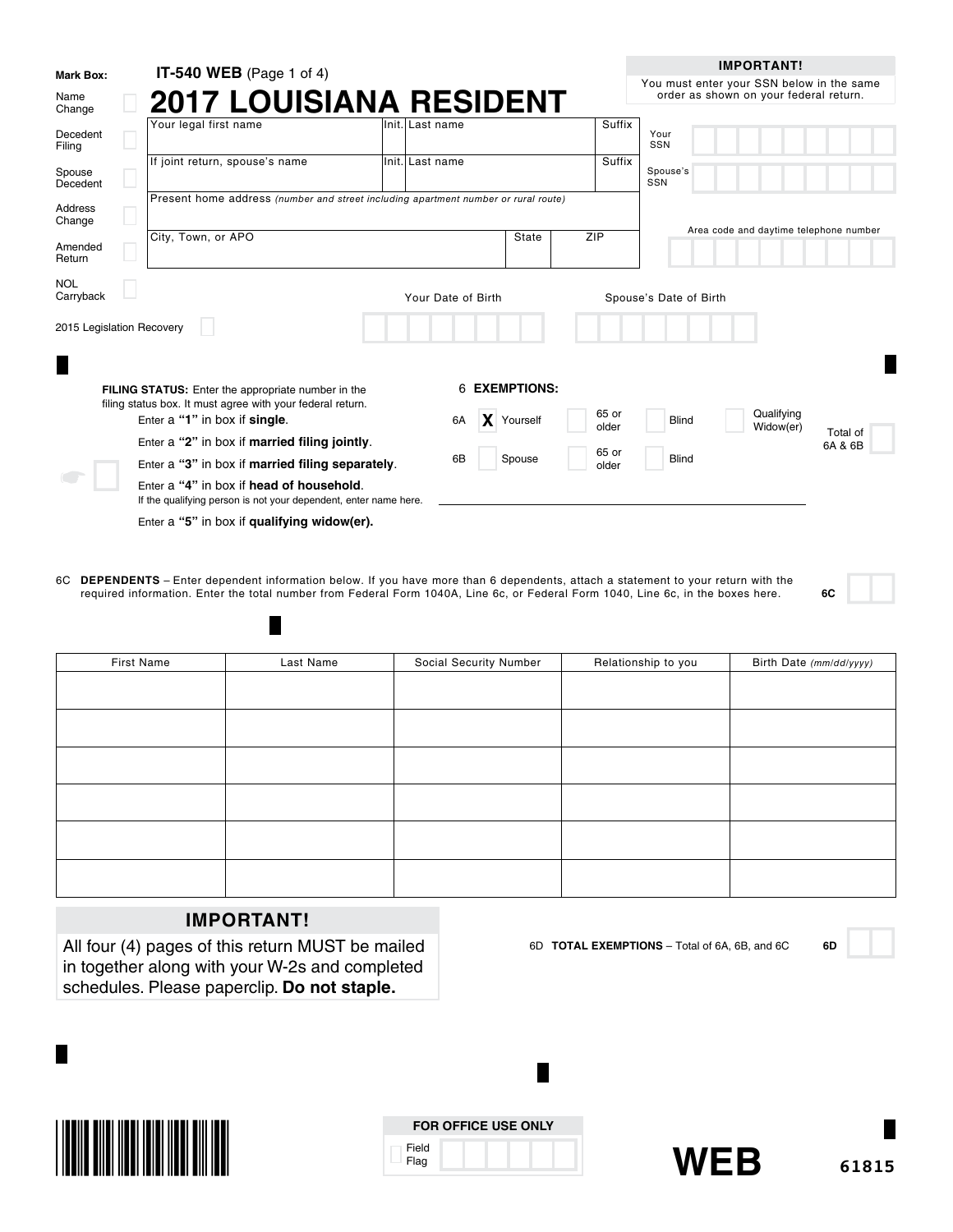I.

Enter your Social Security Number.

|     | If you are not required to file a federal<br>return, indicate wages here.                                                                                                                                                                                                     | Mark this box and enter zero "0" on Line 13. |              |
|-----|-------------------------------------------------------------------------------------------------------------------------------------------------------------------------------------------------------------------------------------------------------------------------------|----------------------------------------------|--------------|
| 7   | From Louisiana<br>FEDERAL ADJUSTED GROSS INCOME - If your Federal Adjusted<br>Schedule E,<br>Gross Income is less than zero, enter "0."<br>attached                                                                                                                           | 7                                            |              |
|     | If you did not itemize your deductions on your federal return, leave Lines 8A, 8B, and 8C blank and go to Line 9.                                                                                                                                                             |                                              |              |
| 8Α  | FEDERAL ITEMIZED DEDUCTIONS                                                                                                                                                                                                                                                   | 8Α                                           |              |
| 8B  | FEDERAL STANDARD DEDUCTION                                                                                                                                                                                                                                                    | 8Β                                           |              |
| 8C  | EXCESS FEDERAL ITEMIZED DEDUCTIONS - Subtract Line 8B from Line 8A.                                                                                                                                                                                                           | 8C                                           | 00           |
| 9   | FEDERAL INCOME TAX - See instructions. If your federal income tax has been decreased<br>by the foreign tax credit, see instructions for optional deduction. If your federal income tax has<br>been decreased by a federal disaster credit allowed by the IRS, see Schedule H. | 9<br>2                                       | 00           |
| 10  | YOUR LOUISIANA TAX TABLE INCOME - Subtract Lines 8C and 9 from Line 7. If less than zero,<br>enter "0." Use this figure to find your tax in the tax tables.                                                                                                                   | 10                                           | 00           |
| 11  | YOUR LOUISIANA INCOME TAX – Enter the amount from the tax table that corresponds with your filing<br>status.                                                                                                                                                                  | 11                                           | 00           |
| 12  | NONREFUNDABLE PRIORITY 1 CREDITS - From Schedule C, Line 9                                                                                                                                                                                                                    | 12                                           |              |
| 13  | TAX LIABILITY AFTER NONREFUNDABLE PRIORITY 1 CREDITS - Subtract Line 12<br>from Line 11. If the result is less than zero, or you are not required to file a federal return,<br>enter zero "0."                                                                                | 13                                           |              |
|     |                                                                                                                                                                                                                                                                               |                                              |              |
| 14  | 2017 LOUISIANA REFUNDABLE CHILD CARE CREDIT - Your Federal Adjusted Gross Income<br>must be EQUAL TO OR LESS THAN \$25,000 to claim the credit on this line. See instructions, page<br>14, and Refundable Child Care Credit Worksheet.                                        | 14                                           | 00           |
| 14A | Enter the qualified expense amount from the Refundable Child Care Credit Worksheet, Line 3.                                                                                                                                                                                   | 14A                                          | 00           |
| 14B | Enter the amount from the Refundable Child Care Credit Worksheet, Line 6.                                                                                                                                                                                                     | 14B                                          | 00           |
| 15  | 2017 LOUISIANA REFUNDABLE SCHOOL READINESS CREDIT - Your Federal Adjusted Gross<br>Income must be EQUAL TO OR LESS THAN \$25,000 to claim the credit on this line. See<br>Refundable School Readiness Credit Worksheet.                                                       | 15                                           |              |
|     | 3<br>2<br>5                                                                                                                                                                                                                                                                   |                                              |              |
| 16  | EARNED INCOME CREDIT – See Louisiana Earned Income Credit (LA EIC) Worksheet, Line 3.                                                                                                                                                                                         | 16                                           | 00           |
| 17  | LOUISIANA CITIZENS INSURANCE CREDIT<br>17A<br>See instructions, page 3.                                                                                                                                                                                                       | $00 \,$<br>17                                | 00           |
| 18  | OTHER REFUNDABLE PRIORITY 2 CREDITS - From Schedule F, Line 10                                                                                                                                                                                                                | 18                                           | 00           |
| 19  | TOTAL REFUNDABLE PRIORITY 2 CREDITS - Add Lines 14, and 15 through 18. Do not include<br>amounts on Lines 14A, 14B and 17A.                                                                                                                                                   | 19                                           | $ 00\rangle$ |
|     |                                                                                                                                                                                                                                                                               |                                              |              |
| 20  | TAX LIABILITY AFTER REFUNDABLE PRIORITY 2 CREDITS - See instructions, page 3.                                                                                                                                                                                                 | 20                                           | 00           |
| 21  | OVERPAYMENT AFTER REFUNDABLE PRIORITY 2 CREDITS - See instructions, page 3.                                                                                                                                                                                                   | 21                                           | $ 00\rangle$ |
| 22  | NONREFUNDABLE PRIORITY 3 CREDITS - From Schedule J, Line 16                                                                                                                                                                                                                   | 22                                           | 00           |
|     |                                                                                                                                                                                                                                                                               |                                              |              |



Enter the first 4 letters of your last name in these boxes.



**CONTINUE ON NEXT PAGE.** 

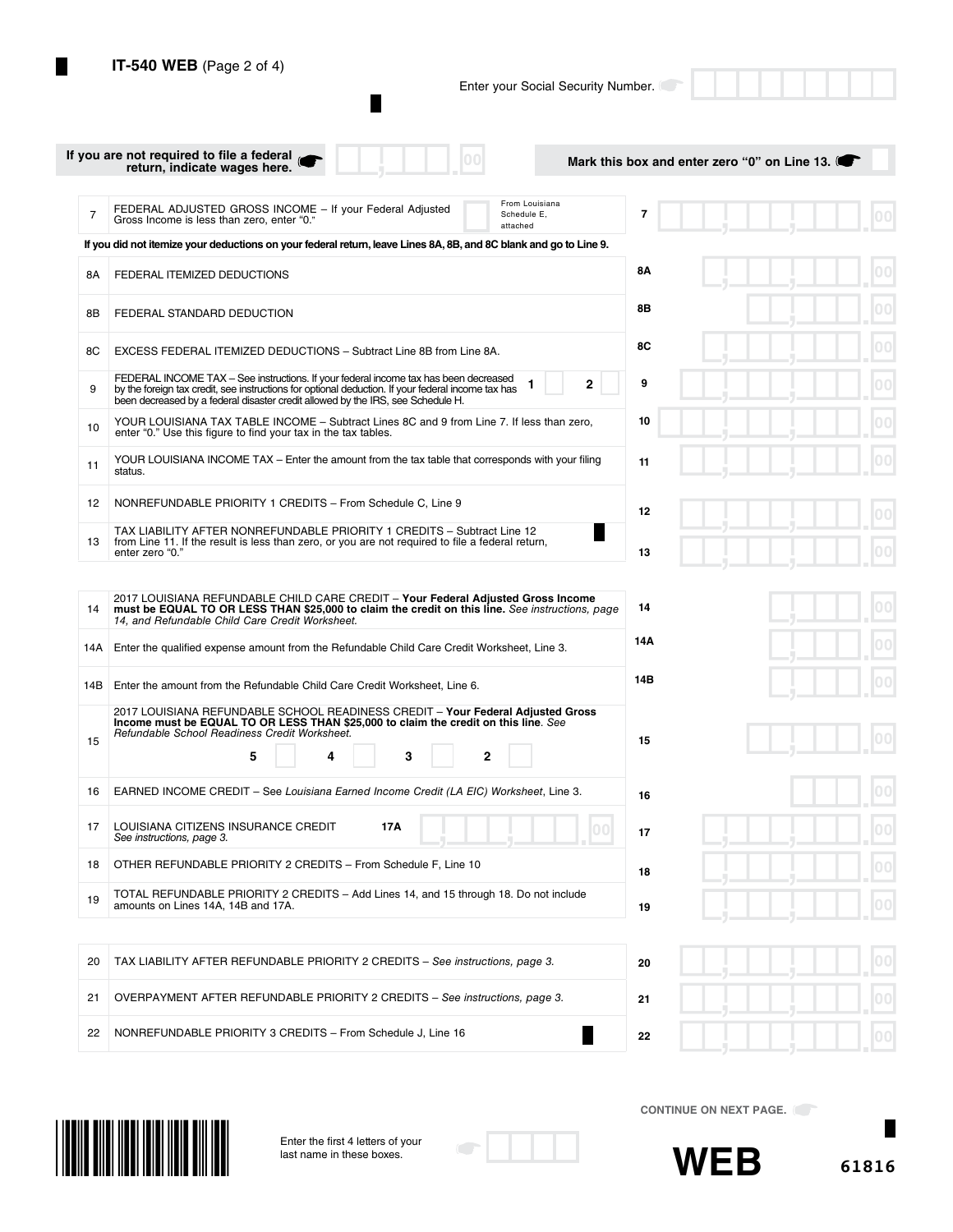Ш

Enter your Social Security Number.

 $\blacksquare$ 

|            | 23 | ADJUSTED LOUISIANA INCOME TAX - Subtract Line 22 from Line 20.                                                                                                                                                                                                                                                                                            | 23                                            |
|------------|----|-----------------------------------------------------------------------------------------------------------------------------------------------------------------------------------------------------------------------------------------------------------------------------------------------------------------------------------------------------------|-----------------------------------------------|
|            | 24 | No use tax due.<br>CONSUMER USE TAX - You must mark one of these boxes.<br>Amount from the Consumer Use<br>Tax Worksheet.                                                                                                                                                                                                                                 | 24                                            |
|            | 25 | TOTAL INCOME TAX AND CONSUMER USE TAX - Add Lines 23 and 24.                                                                                                                                                                                                                                                                                              | 25                                            |
|            |    |                                                                                                                                                                                                                                                                                                                                                           |                                               |
|            | 26 | OVERPAYMENT OF REFUNDABLE PRIORITY 2 CREDITS - Enter the amount from Line 21.                                                                                                                                                                                                                                                                             | 26                                            |
|            | 27 | REFUNDABLE PRIORITY 4 CREDITS - From Schedule I, Line 6                                                                                                                                                                                                                                                                                                   | 27                                            |
|            | 28 | AMOUNT OF LOUISIANA TAX WITHHELD FOR 2017 - Attach Forms W-2 and 1099.                                                                                                                                                                                                                                                                                    | 00<br>28                                      |
|            | 29 | AMOUNT OF CREDIT CARRIED FORWARD FROM 2016                                                                                                                                                                                                                                                                                                                | ОC<br>29                                      |
| PAYMENTS   | 30 | AMOUNT OF ESTIMATED PAYMENTS MADE FOR 2017                                                                                                                                                                                                                                                                                                                | 00<br>30                                      |
|            | 31 | AMOUNT PAID WITH EXTENSION REQUEST                                                                                                                                                                                                                                                                                                                        | 31                                            |
|            |    |                                                                                                                                                                                                                                                                                                                                                           |                                               |
|            | 32 | TOTAL REFUNDABLE TAX CREDITS AND PAYMENTS - Add Lines 26 through 31.                                                                                                                                                                                                                                                                                      | 32<br>00                                      |
|            | 33 | OVERPAYMENT - If Line 32 is greater than Line 25, subtract Line 25 from Line 32. Your overpayment may<br>be reduced by the Underpayment of Estimated Tax Penalty. Otherwise, go to Line 40.                                                                                                                                                               | 33                                            |
|            | 34 | UNDERPAYMENT PENALTY - See instructions for Underpayment Penalty, page 13, and Form<br>R-210R. If you are a farmer, check the box.                                                                                                                                                                                                                        | 34                                            |
|            | 35 | ADJUSTED OVERPAYMENT - If Line 33 is greater than Line 34, subtract Line 34 from Line 33, and enter<br>on Line 35. If Line 34 is greater than Line 33, subtract Line 33 from Line 34, and enter the balance on Line 40.                                                                                                                                   | 35                                            |
|            | 36 | TOTAL DONATIONS - From Schedule D, Line 24                                                                                                                                                                                                                                                                                                                | 36                                            |
|            |    |                                                                                                                                                                                                                                                                                                                                                           |                                               |
|            | 37 | SUBTOTAL - Subtract Line 36 from Line 35. This amount of overpayment is available for credit or refund.                                                                                                                                                                                                                                                   | 37                                            |
|            | 38 | <b>CREDIT</b><br>AMOUNT OF LINE 37 TO BE CREDITED TO 2018 INCOME TAX                                                                                                                                                                                                                                                                                      | 38                                            |
|            |    | AMOUNT TO BE REFUNDED - Subtract Line 38 from Line 37. If mailing to LDR, use Address 2 on the next page.                                                                                                                                                                                                                                                 |                                               |
| REFUND DUE | 39 | Enter a "2" in box if you want to receive your refund by paper check.<br><b>REFUND</b><br>Enter a "3" in box if you want to receive your refund by direct deposit. Complete<br>information below. If information is unreadable, you are filing for the first time, or if you do not make a refund selection, you will receive your refund by paper check. | 39                                            |
|            |    | <b>DIRECT DEPOSIT INFORMATION</b>                                                                                                                                                                                                                                                                                                                         |                                               |
|            |    | Will this refund be forwarded to a financial<br>Savings<br>Type:<br>Checking<br>institution located outside the United States?                                                                                                                                                                                                                            | No<br>Yes                                     |
|            |    | Routing<br>Account<br>Number<br>Number                                                                                                                                                                                                                                                                                                                    |                                               |
|            |    |                                                                                                                                                                                                                                                                                                                                                           |                                               |
|            |    |                                                                                                                                                                                                                                                                                                                                                           | <b>COMPLETE AND SIGN RETURN ON NEXT PAGE.</b> |
|            |    |                                                                                                                                                                                                                                                                                                                                                           |                                               |
|            |    | Enter the first 4 letters of your                                                                                                                                                                                                                                                                                                                         |                                               |
|            |    | last name in these boxes.                                                                                                                                                                                                                                                                                                                                 | <b>WEB</b><br>61817                           |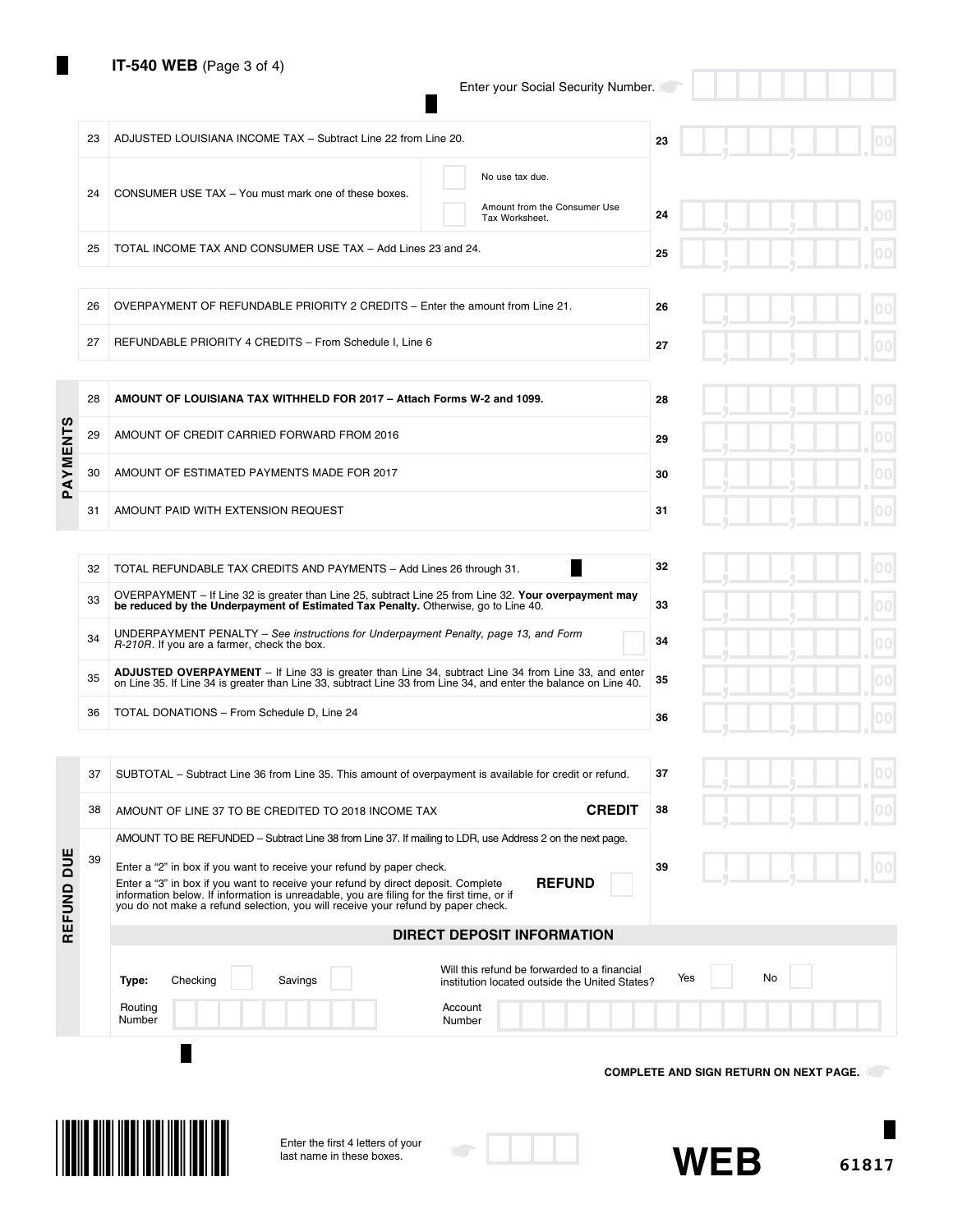|                  | 40 | AMOUNT YOU OWE – If Line 25 is greater than Line 32, subtract Line 32 from Line 25.                                                                            |                          |                         | 40 |  |
|------------------|----|----------------------------------------------------------------------------------------------------------------------------------------------------------------|--------------------------|-------------------------|----|--|
|                  | 41 | ADDITIONAL DONATION TO THE MILITARY FAMILY ASSISTANCE FUND                                                                                                     |                          | 41                      |    |  |
|                  | 42 | ADDITIONAL DONATION TO THE COASTAL PROTECTION AND RESTORATION FUND                                                                                             |                          | 42                      |    |  |
| <b>LOUISIANA</b> | 43 | ADDITIONAL DONATION TO LOUISIANA FOOD BANK ASSOCIATION                                                                                                         |                          |                         | 43 |  |
| DUE              | 44 | INTEREST – From the Interest Calculation Worksheet, page 13, Line 5.                                                                                           |                          | 44                      |    |  |
|                  | 45 | DELINQUENT FILING PENALTY - From the Delinguent Filing Penalty Calculation Worksheet, page 13, Line 7.                                                         |                          | 45                      |    |  |
| <b>AMOUNTS</b>   | 46 | DELINQUENT PAYMENT PENALTY - From Delinguent Payment Penalty Calculation Worksheet, page 13, Line 7.                                                           | 46                       |                         |    |  |
|                  | 47 | UNDERPAYMENT PENALTY – See instructions for Underpayment Penalty, page 13, and<br>Form R-210R. If you are a farmer, check the box.                             |                          | 47                      |    |  |
|                  | 48 | BALANCE DUE LOUISIANA - Add Lines 40 through 47.<br>If mailing to LDR, use address 1 below. For electronic payment<br>options, see page 1 of the instructions. |                          | <b>PAY THIS AMOUNT.</b> | 48 |  |
|                  |    | <b>IMPORTANT!</b>                                                                                                                                              | <b>DO NOT SEND CASH.</b> |                         |    |  |
|                  |    | All four (4) pages of this return<br>MUST be mailed in together along                                                                                          |                          |                         |    |  |

schedules. Please paperclip. **Do not staple.**

with your W-2s and completed

Under penalties of perjury, I declare that I have examined this return and accompanying schedules and statements, and to the best of my knowledge and belief, they are true, correct, and complete. Declaration of preparer (other than taxpayer) is based on all information of which preparer has any knowledge. If I made a contribution to the START Savings Program, I consent that my Social Security Number may be given to the Louisiana Office of Student Financial Assistance to properly identify the START Savings Program account holder. If married filing jointly, both Social Security Numbers may be submitted. I understand that by submitting this form I authorize the disbursement of individual income tax refunds through the method as described on Line 39.

| Your Signature                 |                                      |  |  | Spouse's Signature (If filing jointly, both must sign.)<br>Date $(mm/dd/yyyy)$ |  |                                 |  | Date $(mm/dd/yyyy)$      |
|--------------------------------|--------------------------------------|--|--|--------------------------------------------------------------------------------|--|---------------------------------|--|--------------------------|
|                                | Print/Type Preparer's Name           |  |  | Preparer's Signature                                                           |  | Date (mm/dd/yyyy)               |  | Check □ if Self-employed |
| <b>PAID</b><br><b>PREPARER</b> | Firm's Name $\blacktriangleright$    |  |  |                                                                                |  | Firm's $EIN$                    |  |                          |
| <b>USE ONLY</b>                | Firm's Address $\blacktriangleright$ |  |  |                                                                                |  | Telephone $\blacktriangleright$ |  |                          |

| Enter the first 4 letters of your<br>last name in these boxes. |                                                               | Individual Income Tax Return<br>Calendar year return due 5/15/2018                                                        |                                                           |       |
|----------------------------------------------------------------|---------------------------------------------------------------|---------------------------------------------------------------------------------------------------------------------------|-----------------------------------------------------------|-------|
|                                                                | ∼<br>n,<br>w<br>$\mathbf{\omega}$<br>$\overline{\phantom{a}}$ | <b>Mail Balance Due Return with Payment</b><br>TO: Department of Revenue<br>P. O. Box 3550<br>Baton Rouge, LA 70821-3550  | Social Security Number, PTIN, or<br>FEIN of paid preparer |       |
|                                                                | ਹ<br>ਠ<br>n<br>⋖<br>ىب                                        | Mail All Other Individual Income Tax Returns<br>TO: Department of Revenue<br>P. O. Box 3440<br>Baton Rouge, LA 70821-3440 | WFR                                                       | 61818 |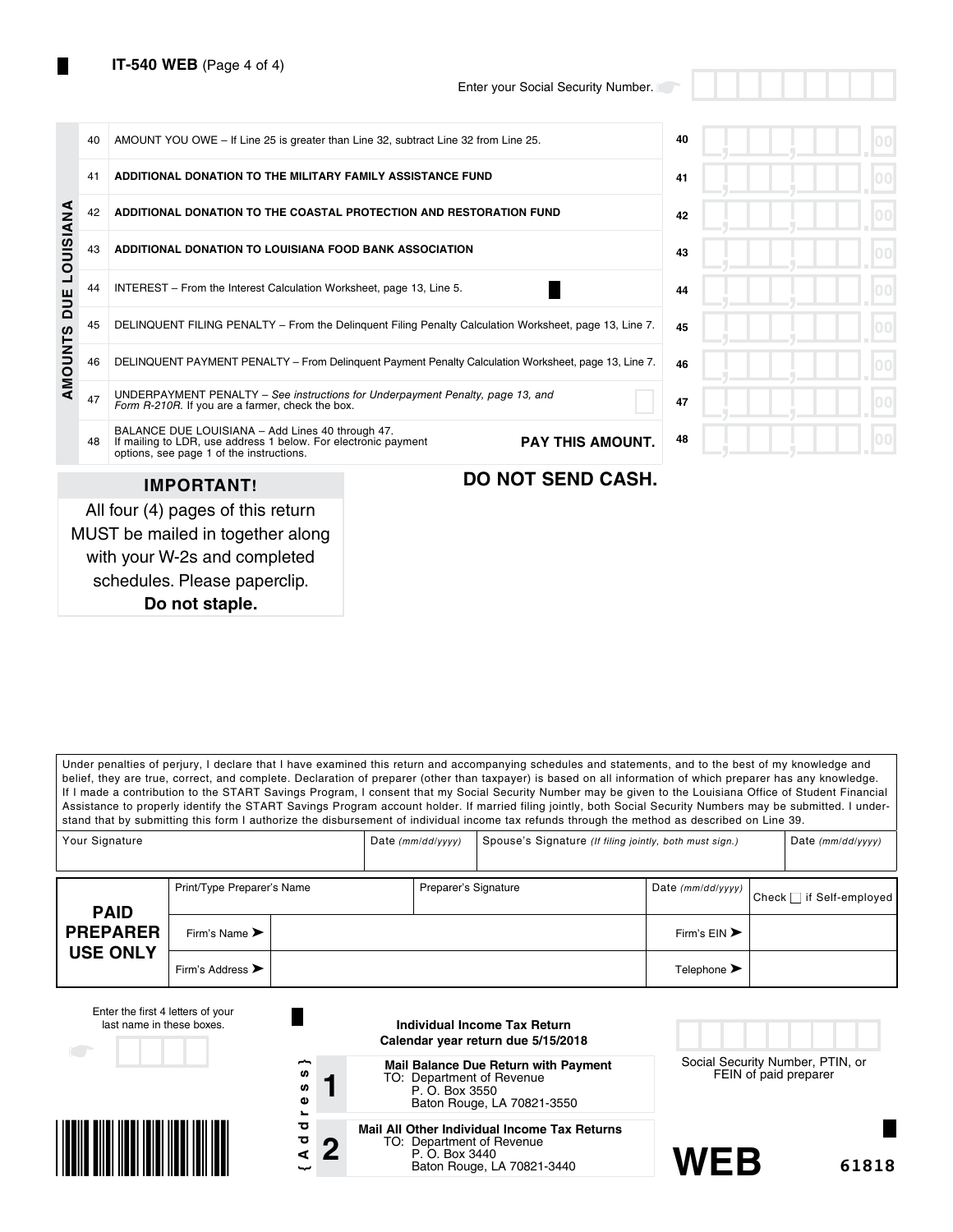Enter your Social Security Number.

## **SCHEDULE C** – 2017 NONREFUNDABLE PRIORITY 1 CREDITS

|                |                                                                    | submitted with this schedule.                                                                               |      | CREDIT FOR TAX LIABILITIES PAID TO OTHER STATES - A copy of the return filed with the other states must be |                           |              |    |                                                                                                                |           |  |  |
|----------------|--------------------------------------------------------------------|-------------------------------------------------------------------------------------------------------------|------|------------------------------------------------------------------------------------------------------------|---------------------------|--------------|----|----------------------------------------------------------------------------------------------------------------|-----------|--|--|
|                | 1A I                                                               | Enter the total of Net Tax Liability Paid to Other States from Form R-10606.                                |      |                                                                                                            |                           |              |    |                                                                                                                | <b>1A</b> |  |  |
|                | 1B                                                                 | Enter the Credit for Taxes Paid to Other States from Form R-10606.                                          |      |                                                                                                            |                           |              |    |                                                                                                                |           |  |  |
| $\overline{2}$ |                                                                    | See instructions on page 4 for definitions of these disabilities.                                           |      |                                                                                                            |                           |              |    | CREDIT FOR CERTAIN DISABILITIES - Mark an "X" in the appropriate boxes. Only one credit is allowed per person. |           |  |  |
|                | 2A                                                                 | Yourself                                                                                                    | Deaf | Loss of<br>Limb                                                                                            | Mentally<br>Incapacitated | <b>Blind</b> |    | Enter the total number of qualifying<br>2D individuals. Only one credit is allowed<br>per person.              | 2D        |  |  |
|                | 2B<br>2C                                                           | Spouse<br>Dependent *                                                                                       |      |                                                                                                            |                           |              |    | 2E Multiply Line 2D by \$72.                                                                                   | 2E        |  |  |
|                | $\star$                                                            | List dependent names here. >                                                                                |      |                                                                                                            |                           |              |    |                                                                                                                |           |  |  |
| 3              |                                                                    | CREDIT FOR CONTRIBUTIONS TO EDUCATIONAL INSTITUTIONS                                                        |      |                                                                                                            |                           |              |    |                                                                                                                |           |  |  |
|                | ЗА                                                                 | Enter the value of computer or other technological equipment donated. Attach Form R-3400.                   |      |                                                                                                            |                           |              |    |                                                                                                                | 3A        |  |  |
|                | Multiply Line 3A by 29 percent. Round to the nearest dollar.<br>ЗВ |                                                                                                             |      |                                                                                                            |                           |              | 3B |                                                                                                                |           |  |  |
| 4              |                                                                    | CREDIT FOR CERTAIN FEDERAL TAX CREDITS                                                                      |      |                                                                                                            |                           |              |    |                                                                                                                |           |  |  |
|                | 4A                                                                 | Enter the amount of eligible federal credits.                                                               |      |                                                                                                            |                           |              |    |                                                                                                                | 4Α        |  |  |
|                | 4B                                                                 | Multiply Line 4A by 7 percent. Enter the result or \$18, whichever is less. This credit is limited to \$18. |      |                                                                                                            |                           |              |    | 4Β                                                                                                             |           |  |  |

## **Additional Nonrefundable Priority 1 Credits**

Enter credit description and associated code, along with the dollar amount of credit claimed. *See instructions beginning on page 5.*

|   | <b>Credit Description</b>                                                                                                              | <b>Credit Code</b> | <b>Amount of Credit Claimed</b> |  |
|---|----------------------------------------------------------------------------------------------------------------------------------------|--------------------|---------------------------------|--|
| 5 |                                                                                                                                        |                    | 5                               |  |
| 6 |                                                                                                                                        |                    | 6                               |  |
|   |                                                                                                                                        |                    |                                 |  |
| 8 |                                                                                                                                        |                    | 8                               |  |
| 9 | TOTAL NONREFUNDABLE PRIORITY 1 CREDITS - Add Lines 1B, 2E, 3B, 4B and 5 through<br>8. Also, enter this amount on Form IT-540, Line 12. |                    | 9                               |  |

| <b>Description</b>                | Code | <b>Description</b>        | Code | <b>Description</b>           | Code | <b>Description</b>                 | Code |
|-----------------------------------|------|---------------------------|------|------------------------------|------|------------------------------------|------|
| Education Credit Act 125 Recovery | 099  | Bone Marrow               | 120  | Nonviolent Offenders         | 140  | Debt Issuance                      | 155  |
| Premium Tax                       | 100  | Law Enforcement Education | 125  | Owner of Newly Constructed   | 145  | Donations of Materials, Equipment, | 175  |
| Commercial Fishing                | 105  | First Time Drug Offenders | 130  | Accessible Home              |      | Advisors, Instructors              |      |
| <b>Family Responsibility</b>      | 110  | <b>Bulletproof Vest</b>   | 135  | <b>Qualified Playgrounds</b> | 150  | Other                              | 199  |
| Small Town Doctor/Dentist         | 115  |                           |      |                              |      |                                    |      |



**File electronically!** *www.revenue.louisiana.gov/fileonline*



**61819**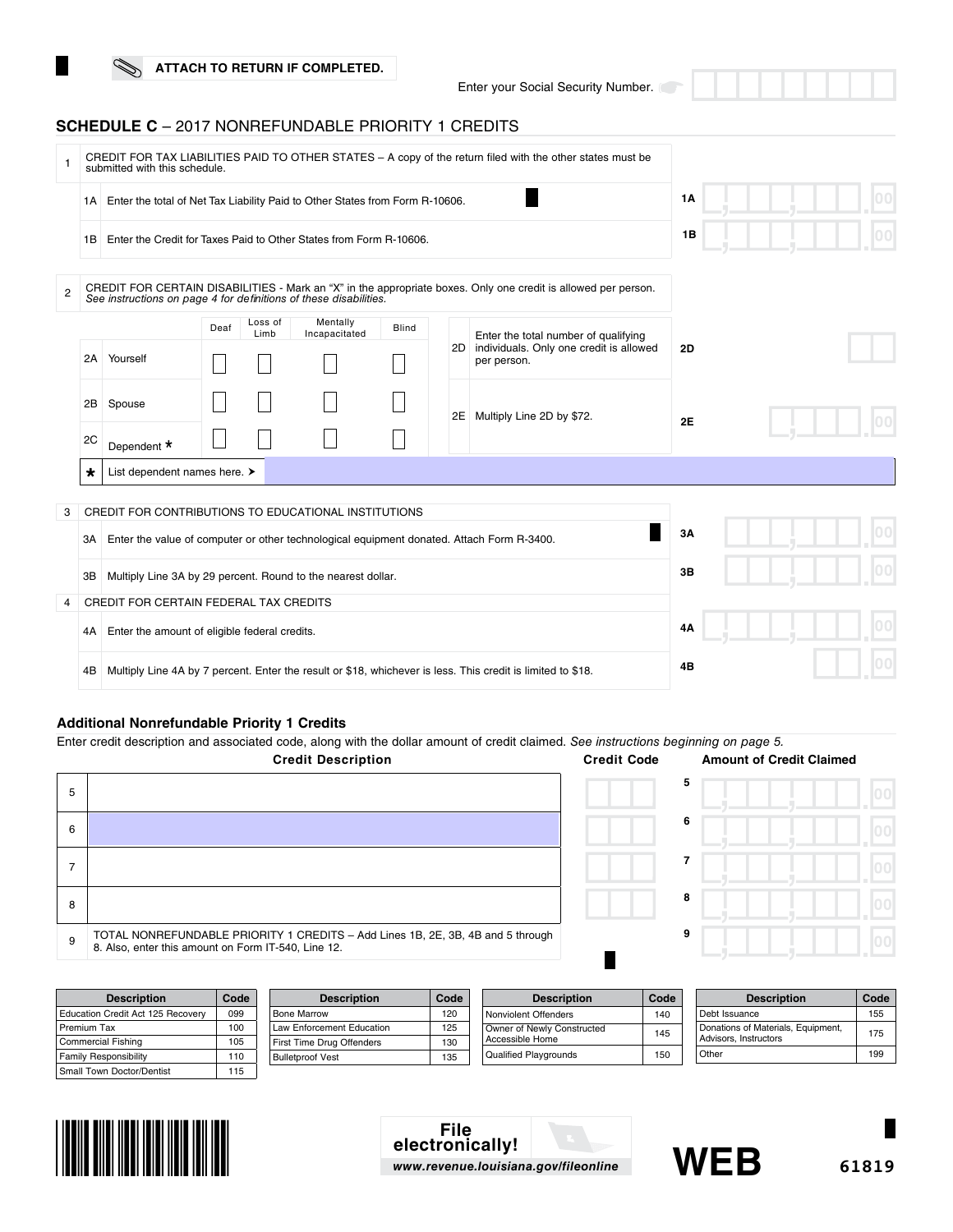## **SCHEDULE D –** 2017 DONATION SCHEDULE

Individuals who file an individual income tax return and have overpaid their tax may choose to donate all or part of their overpayment shown on Line 35 of Form IT-540 to the organizations or funds listed below. Enter on Lines 2 through 23, the portion of the overpayment you wish to donate. The total on Line 24 cannot exceed the amount of your overpayment on Line 35 of Form IT-540.

|                   |                | Adjusted Overpayment - From IT-540, Line 35                          |                |    |                        | $\mathbf{1}$                                            |    |  |
|-------------------|----------------|----------------------------------------------------------------------|----------------|----|------------------------|---------------------------------------------------------|----|--|
|                   |                |                                                                      |                |    |                        |                                                         |    |  |
|                   | $\overline{2}$ | The Military Family Assistance<br>Fund                               | $\overline{2}$ |    | 13                     | The Louisiana Youth Leadership<br>Seminar Corporation   | 13 |  |
|                   | 3              | <b>Coastal Protection and</b><br><b>Restoration Fund</b>             | 3              |    | 14                     | Lighthouse for the Blind in New<br>Orleans              | 14 |  |
|                   | 4              | The START Program                                                    | $\overline{4}$ |    | 15                     | The Louisiana Association for<br>the Blind              | 15 |  |
| $\mathbf$<br>LINE | 5              | <b>Wildlife Habitat and Natural</b><br>Heritage Trust Fund           | 5              |    | 16<br>┯                | Louisiana Center for the Blind                          | 16 |  |
|                   | 6              | Louisiana Cancer Trust Fund                                          | 6              |    | LINE<br>17             | Affiliated Blind of Louisiana, Inc.                     | 17 |  |
| $\overline{0}$    | 7              | Louisiana Pet Overpopulation<br><b>Advisory Council</b>              | $\overline{7}$ |    | Ъ<br>18                | Louisiana State Troopers<br>Charities, Inc.             | 18 |  |
| <b>DONATIONS</b>  | 8              | Louisiana Food Bank Association                                      | 8              |    | <b>DONATIONS</b><br>19 | Friends of Palmetto State Park                          | 19 |  |
|                   | 9              | Make-A-Wish Foundation of the<br>Texas Gulf Coast and Louisiana      | 9              |    | 20                     | The American Rose Society                               | 20 |  |
|                   | 10             | Louisiana Association of United<br>Ways/LA 2-1-1                     | 10             | nn | 21                     | The Extra Mile                                          | 21 |  |
|                   | 11             | <b>American Red Cross</b>                                            | 11             |    | 22                     | Louisiana Naval War Memorial<br>Commission; U.S.S. KIDD | 22 |  |
|                   | 12             | Louisiana National Guard Honor<br><b>Guard for Military Funerals</b> | 12             |    | 23                     | Children's Therapeutic Services at<br>the Emerge Center | 23 |  |
|                   |                |                                                                      |                |    |                        |                                                         |    |  |

24 TOTAL DONATIONS – Add Lines 2 through 23. This amount cannot be more than Line 1. Also, enter this amount on Form IT-540, Line 36. **24**



**WEB**

П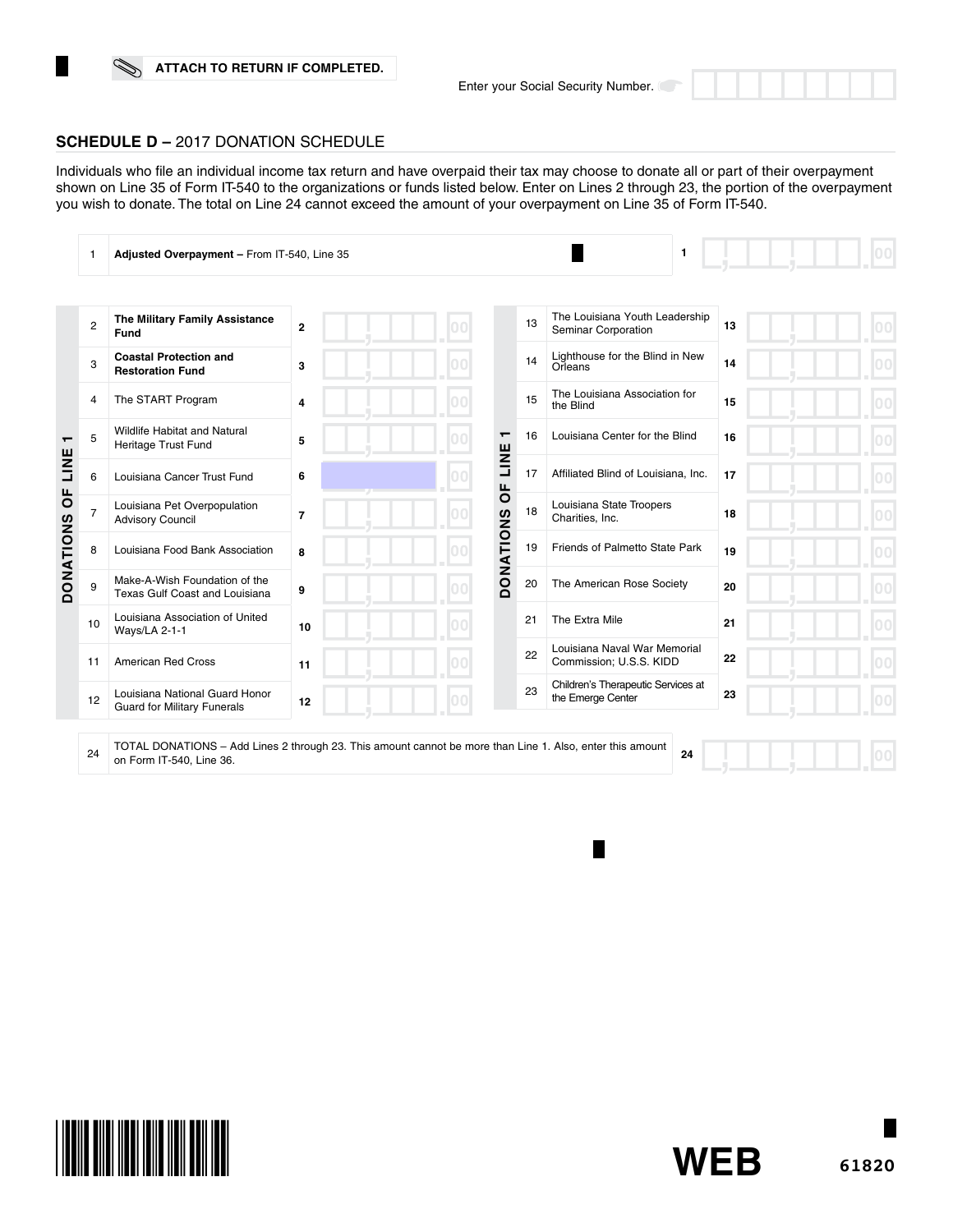## **SCHEDULE E –** 2017 ADJUSTMENTS TO INCOME

Enter your Social Security Number.

|    | FEDERAL ADJUSTED GROSS INCOME - Enter the amount from your Federal Form 1040EZ, Line 4,<br>OR Federal Form 1040A, Line 21, OR Federal Form 1040, Line 37. Check box if amount is less than zero. |
|----|--------------------------------------------------------------------------------------------------------------------------------------------------------------------------------------------------|
| 2  | INTEREST AND DIVIDEND INCOME FROM OTHER STATES AND THEIR POLITICAL<br><b>SUBDIVISIONS</b>                                                                                                        |
| 2A | RECAPTURE OF START CONTRIBUTIONS                                                                                                                                                                 |
| 3  | TOTAL - Add Lines 1, 2, and 2A.                                                                                                                                                                  |

| 1001.        |  |  |  |  |                |
|--------------|--|--|--|--|----------------|
|              |  |  |  |  | 0 <sub>0</sub> |
| $\mathbf{2}$ |  |  |  |  | O              |
| 2A           |  |  |  |  | $\bf{0}$       |
| 3            |  |  |  |  | $\mathbf 0$    |

**EXEMPT INCOME –** Enter on Lines 4A through 4H the amount of exempted income included in Line 1 above. Enter description and associated code, along with the dollar amount. *See instructions beginning on page 6.*

|    | <b>Exempt Income Description</b>                                                                                                                                                                 | Code |           | Amount |
|----|--------------------------------------------------------------------------------------------------------------------------------------------------------------------------------------------------|------|-----------|--------|
| 4A |                                                                                                                                                                                                  | E    | 4A        | 00     |
| 4B |                                                                                                                                                                                                  | E    | 4B        |        |
| 4C |                                                                                                                                                                                                  | E    | 4C        | 00     |
| 4D |                                                                                                                                                                                                  | Е    | 4D        | 00     |
| 4E |                                                                                                                                                                                                  | E    | 4E        | 00     |
| 4F |                                                                                                                                                                                                  | Е    | 4F        | 00     |
| 4G |                                                                                                                                                                                                  | E    | 4G        | 00     |
| 4H |                                                                                                                                                                                                  | E    | 4H        | 00     |
| 41 | <b>EXEMPT INCOME BEFORE APPLICABLE FEDERAL TAX - Add Lines 4A</b><br>through 4H.                                                                                                                 |      | 41        | 00     |
| 4J | FEDERAL TAX APPLICABLE TO EXEMPT INCOME - Use Option 1 or Option 2, see<br>instructions.                                                                                                         |      | 4J        | 00     |
| 4K | EXEMPT INCOME - Subtract Line 4J from Line 4I.                                                                                                                                                   |      | 4K        | 00     |
| 5A | LOUISIANA ADJUSTED GROSS INCOME BEFORE IRC 280C EXPENSE ADJUSTMENT -<br>Subtract Line 4K from Line 3.                                                                                            |      | 5Α        | 00     |
| 5B | IRC 280C EXPENSE ADJUSTMENT                                                                                                                                                                      |      | 5B        | 00     |
| 5C | LOUISIANA ADJUSTED GROSS INCOME - Subtract Line 5B from Line 5A. Also, enter this<br>amount on Form IT-540, Line 7. Mark the box on Form IT-540, Line 7, indicating that Schedule E<br>was used. |      | <b>5C</b> | 00     |

| <b>Description</b> - See instructions beginning on page 6.                                                                             | Code |  |  |  |
|----------------------------------------------------------------------------------------------------------------------------------------|------|--|--|--|
| Interest and Dividends on U.S. Government Obligations                                                                                  | 01E  |  |  |  |
| Louisiana State Employees' Retirement Benefits<br>Taxpayer date retired: ______________________ Spouse date retired _________          |      |  |  |  |
| Louisiana State Teachers' Retirement Benefits<br>Taxpayer date retired: ______________________________Spouse date retired: ___________ | 03E  |  |  |  |
| <b>Federal Retirement Benefits</b>                                                                                                     | 04E  |  |  |  |
| <b>Other Retirement Benefits</b><br>Provide name or statute:<br>Taxpayer date retired: Taxpayer Spouse date retired:                   | 05E  |  |  |  |
| Annual Retirement Income Exemption for Taxpayers 65 or over                                                                            | 06E  |  |  |  |
| <b>Taxable Amount of Social Security</b>                                                                                               | 07E  |  |  |  |
| Native American Income                                                                                                                 | 08E  |  |  |  |

| Description - See instructions beginning on page 6.      | Code |
|----------------------------------------------------------|------|
| <b>START Savings Program Contribution</b>                | 09E  |
| Military Pay Exclusion                                   | 10E  |
| Road Home                                                | 11E  |
| <b>Recreation Volunteer</b>                              | 13E  |
| Volunteer Firefighter                                    | 14E  |
| Voluntary Retrofit Residential Structure                 | 16E  |
| <b>Elementary and Secondary School Tuition</b>           | 17E  |
| <b>Educational Expenses for Home-Schooled Children</b>   | 18E  |
| <b>Educational Expenses for Quality Public Education</b> | 19E  |
| Capital Gain from Sale of Louisiana Business             | 20E  |
| Employment of Certain Qualified Disabled Individuals     | 21E  |
| S Bank Shareholder Income Exclusion                      | 22E  |
| Other, see instructions, page 8.<br>Identify:            | 49E  |



**File electronically!** *www.revenue.louisiana.gov/fileonline*



г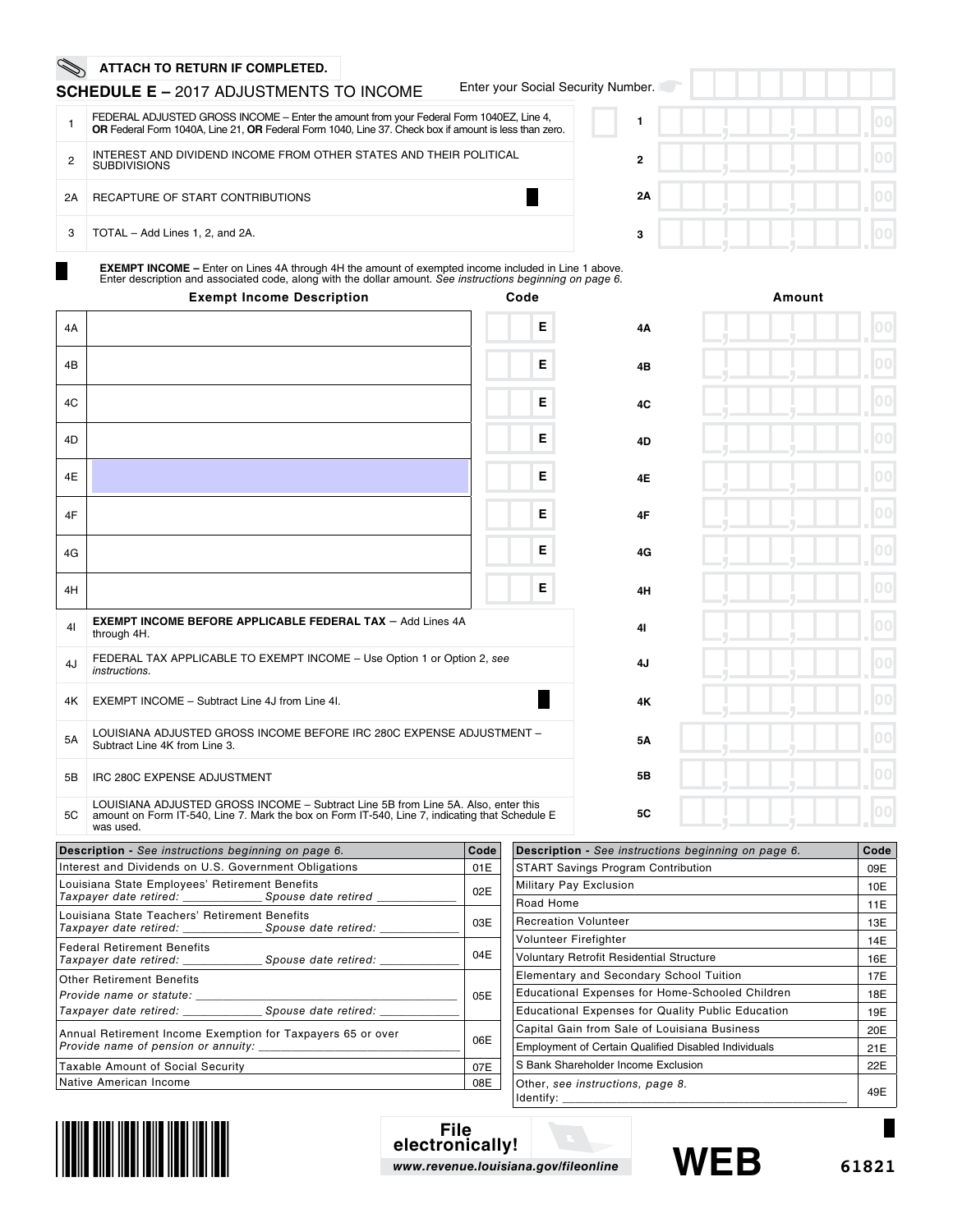## **2017 Louisiana School Expense Deduction Worksheet**

| Your Name | Your<br><sup>.</sup> Number<br>. Security<br>Social |
|-----------|-----------------------------------------------------|
|           |                                                     |

- **I.** This worksheet should be used to calculate the three School Expense Deductions listed below. Refer to Revenue Information Bulletin 12-008 and 09-019 on LDR's website for more information.
	- 1. **Elementary and Secondary School Tuition** R.S. 47:297.10 provides a deduction for amounts paid during the tax year for tuition and fees required for your dependent child's enrollment in a nonpublic elementary or secondary school that complies with the criteria set forth in *Brumfield v. Dodd* and Section 501(c)(3) of the Internal Revenue Code or to any public elementary or secondary laboratory school that is operated by a public college or university. The school can verify that it complies with the criteria. The deduction is equal to the actual amount of tuition and fees paid per dependent, limited to \$5,000. The tuition and fees that can be deducted include amounts paid for tuition, fees, uniforms, textbooks and other supplies **required** by the school.
	- 2. **Educational Expenses for Home-Schooled Children** R.S. 47:297.11 provides a deduction for educational expenses paid during the tax year for home-schooling your dependent child. In order to qualify for the deduction, you must be approved by the State Board of Elementary and Secondary Education (BESE) for home-schooling. The deduction is equal to 50 percent of the actual qualified educational expenses paid for the home-schooling per dependent, limited to \$5,000. Qualified educational expenses include amounts paid for the purchase of textbooks and curricula necessary for home-schooling.
	- 3. **Educational Expenses for a Quality Public Education** R.S. 47:297.12 provides a deduction for the fees or other amounts paid during the tax year for a quality education of a dependent child enrolled in a public elementary or secondary school, including Louisiana Department of Education approved charter schools. The deduction is equal to 50 percent of the amounts paid per dependent, limited to \$5,000. The amounts that can be deducted include amounts paid for uniforms, textbooks and other supplies **required** by the school.
- **II.** On the chart below, list the name of each qualifying dependent and the name of the school the student attends. If the student is home-schooled, enter "home-schooled." Enter an "X" in the box in column 1 if your dependent qualifies for the Elementary and Secondary School Tuition deduction, column 2 for Educational Expenses for Home-Schooled Children deduction, or column 3 for Quality Public Education deduction. If you have more than six qualifying dependents, attach a statement to your return with the required information.

| <b>Student</b> | <b>Name of Qualifying Dependent</b> | <b>Name of School</b> | Deduction as described<br>above in Section I |   |   |  |
|----------------|-------------------------------------|-----------------------|----------------------------------------------|---|---|--|
|                |                                     |                       |                                              | 2 | 3 |  |
| Α              |                                     |                       |                                              |   |   |  |
| B              |                                     |                       |                                              |   |   |  |
| C              |                                     |                       |                                              |   |   |  |
| D              |                                     |                       |                                              |   |   |  |
| Е              |                                     |                       |                                              |   |   |  |
|                |                                     |                       |                                              |   |   |  |

**III.** Using the letters that correspond to each qualifying dependent listed in Section II, list the amount paid per student for each qualifying expense. For students attending a qualifying school, the expense must be for an item **required** by the school. Refer to the information in Section I to determine which expenses qualify for the deduction. Retain copies of cancelled checks, receipts and other documentation in order to support the amount of qualifying expenses. **If you checked column 1 in Section II, skip the 50% calculation below; however, the deduction is still limited to \$5,000.**

| <b>Qualifying Expense</b>                                                 | List the amount paid for each student as listed in Section II. |     |     |     |     |     |  |  |
|---------------------------------------------------------------------------|----------------------------------------------------------------|-----|-----|-----|-----|-----|--|--|
|                                                                           | A                                                              | B   | C   | D   | Е   | F   |  |  |
| Tuition and Fees                                                          |                                                                |     |     |     |     |     |  |  |
| School Uniforms                                                           |                                                                |     |     |     |     |     |  |  |
| Textbooks or Other Instructional Materials                                |                                                                |     |     |     |     |     |  |  |
| Supplies                                                                  |                                                                |     |     |     |     |     |  |  |
| Total (add amounts in each column)                                        |                                                                |     |     |     |     |     |  |  |
| If column 2 or 3 in Section II was checked.<br>multiply by:               | 50%                                                            | 50% | 50% | 50% | 50% | 50% |  |  |
| Deduction per Student - Enter the result<br>or \$5,000 whichever is less. |                                                                |     |     |     |     |     |  |  |

**IV.** Total the Deduction per Student in Section III, based on the deduction for which the students qualified as marked in boxes 1, 2, or 3 in Section II.

| Enter the Elementary and Secondary School Tuition Deduction here and on IT-540, Schedule E, code 17E.                   |  |
|-------------------------------------------------------------------------------------------------------------------------|--|
| Enter the Educational Expenses for Home-Schooled Children Deduction here and on IT-540, Schedule E, code 18E. $\mid$ \$ |  |
| Enter the Educational Expenses for a Quality Public Education Deduction here and on IT-540, Schedule E, code 19E.       |  |



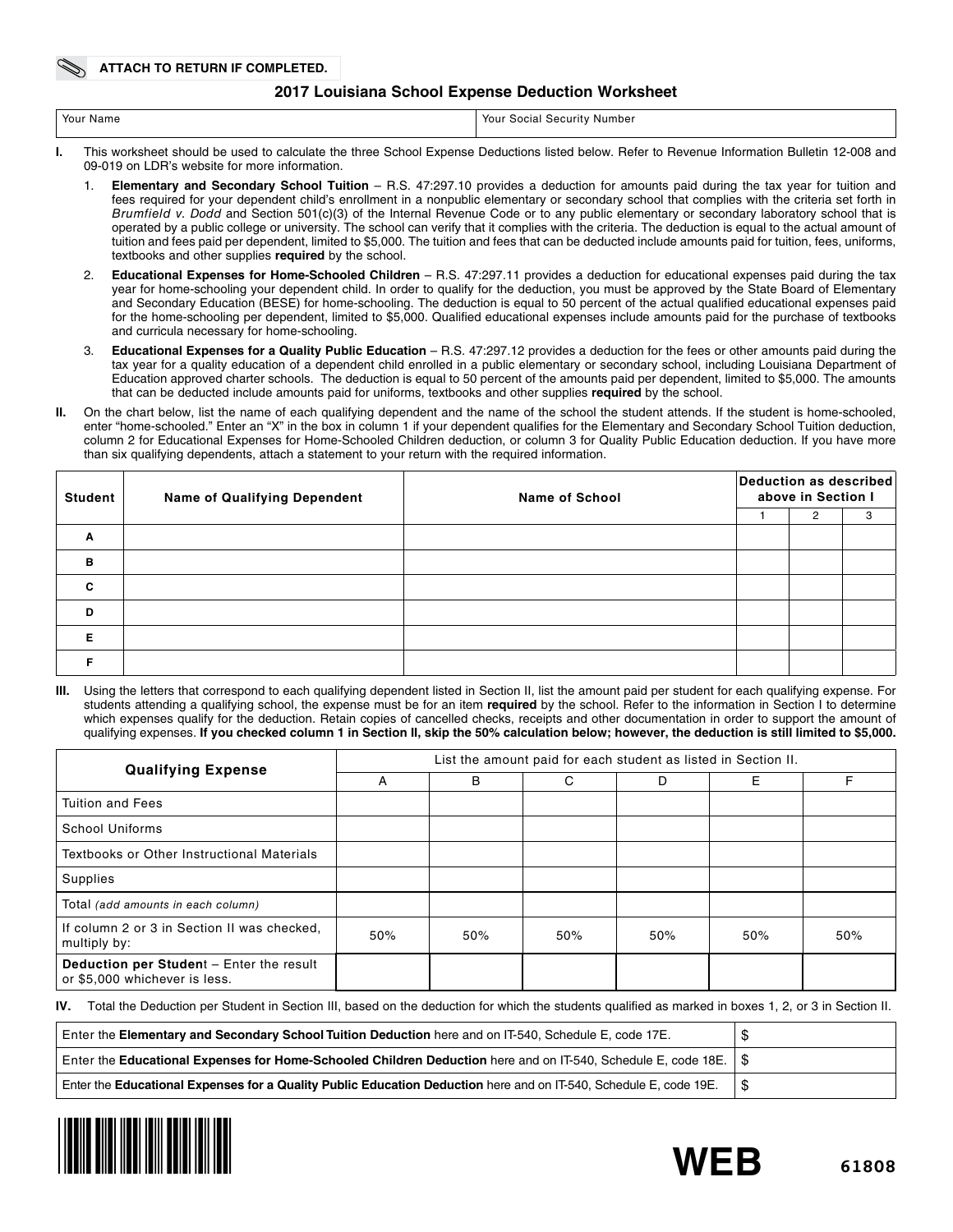Enter your Social Security Number.

г

## **SCHEDULE F** – 2017 REFUNDABLE PRIORITY 2 CREDITS

|    |                                                                                                                                                                                                                               |  |                                                                                                                                                                                                                               | Credit for amounts paid by certain military servicemembers for obtaining Louisiana Hunting and Fishing Licenses. |                                                                            |                                  |
|----|-------------------------------------------------------------------------------------------------------------------------------------------------------------------------------------------------------------------------------|--|-------------------------------------------------------------------------------------------------------------------------------------------------------------------------------------------------------------------------------|------------------------------------------------------------------------------------------------------------------|----------------------------------------------------------------------------|----------------------------------|
| 1A | Yourself                                                                                                                                                                                                                      |  | Date of Birth (MM/DD/YYYY) _________________                                                                                                                                                                                  |                                                                                                                  |                                                                            | State of issue<br>State of issue |
| 1B | Spouse                                                                                                                                                                                                                        |  | Date of Birth (MM/DD/YYYY)                                                                                                                                                                                                    |                                                                                                                  |                                                                            | State of issue                   |
|    |                                                                                                                                                                                                                               |  |                                                                                                                                                                                                                               | or State Identification                                                                                          | the control of the control of the control of the control of the control of | State of issue                   |
| 1C |                                                                                                                                                                                                                               |  | Dependents: List dependent names.                                                                                                                                                                                             |                                                                                                                  |                                                                            |                                  |
|    |                                                                                                                                                                                                                               |  | Dependent name experience and the contract of the contract of the contract of the contract of the contract of the contract of the contract of the contract of the contract of the contract of the contract of the contract of |                                                                                                                  | Date of Birth (MM/DD/YYYY)                                                 |                                  |
|    | Dependent name experience and the contract of the contract of the contract of the contract of the contract of the contract of the contract of the contract of the contract of the contract of the contract of the contract of |  |                                                                                                                                                                                                                               |                                                                                                                  | Date of Birth (MM/DD/YYYY)                                                 |                                  |
|    |                                                                                                                                                                                                                               |  |                                                                                                                                                                                                                               |                                                                                                                  | Date of Birth (MM/DD/YYYY)                                                 |                                  |
|    |                                                                                                                                                                                                                               |  |                                                                                                                                                                                                                               |                                                                                                                  |                                                                            |                                  |
|    |                                                                                                                                                                                                                               |  |                                                                                                                                                                                                                               |                                                                                                                  |                                                                            |                                  |

1D Enter 72 percent of the amount of fees paid by certain military service members for obtaining Louisiana Hunting and Fishing Licenses. *See instructions, page 9.*

### **Additional Refundable Priority 2 Credits**

Enter credit description and associated code, along with the dollar amount of credit claimed. *See instructions beginning on page 9.*

|                | <b>Credit Description</b> | <b>Credit Code</b>                     | <b>Amount of Credit Claimed</b> |              |
|----------------|---------------------------|----------------------------------------|---------------------------------|--------------|
| $\overline{2}$ |                           | $\mathsf F$<br>$\mathbf{2}$            |                                 | 100          |
| 3              |                           | $\mathsf F$<br>3                       |                                 | 00           |
| $\overline{4}$ |                           | $\mathsf F$<br>$\overline{4}$          |                                 | loc          |
| 5              |                           | $\mathsf F$<br>$\overline{\mathbf{5}}$ |                                 |              |
| 6              |                           | $\mathsf F$<br>6                       |                                 | $ 00\rangle$ |

## **Transferable, Refundable Priority 2 Credits**

Enter the State Certification Number from Form R-6135, along with the dollar amount of credit claimed. *See instructions beginning on page 9.*

|     | <b>Credit Description</b>                                                                                              | <b>Credit Code</b> | <b>Amount of Credit Claimed</b> |  |
|-----|------------------------------------------------------------------------------------------------------------------------|--------------------|---------------------------------|--|
| 7.  | <b>Musical and Theatrical Production</b>                                                                               | $6$ 2 F            | $\overline{\mathbf{r}}$         |  |
| 7A. |                                                                                                                        |                    |                                 |  |
| 8.  | <b>Musical and Theatrical Production</b>                                                                               | $6$ 2 F            | $\overline{\mathbf{8}}$         |  |
| 8A. |                                                                                                                        |                    |                                 |  |
| 9.  | <b>Musical and Theatrical Production</b>                                                                               | $6$ 2 F            | $\overline{9}$                  |  |
| 9A. |                                                                                                                        |                    |                                 |  |
| 10. | OTHER REFUNDABLE PRIORITY 2 CREDITS - Add Lines 1D and 2 through 9. Also enter this<br>amount on Form IT-540, Line 18. |                    | 10                              |  |
|     |                                                                                                                        |                    |                                 |  |

**SEE CREDIT CODES ON NEXT PAGE** 





**1D**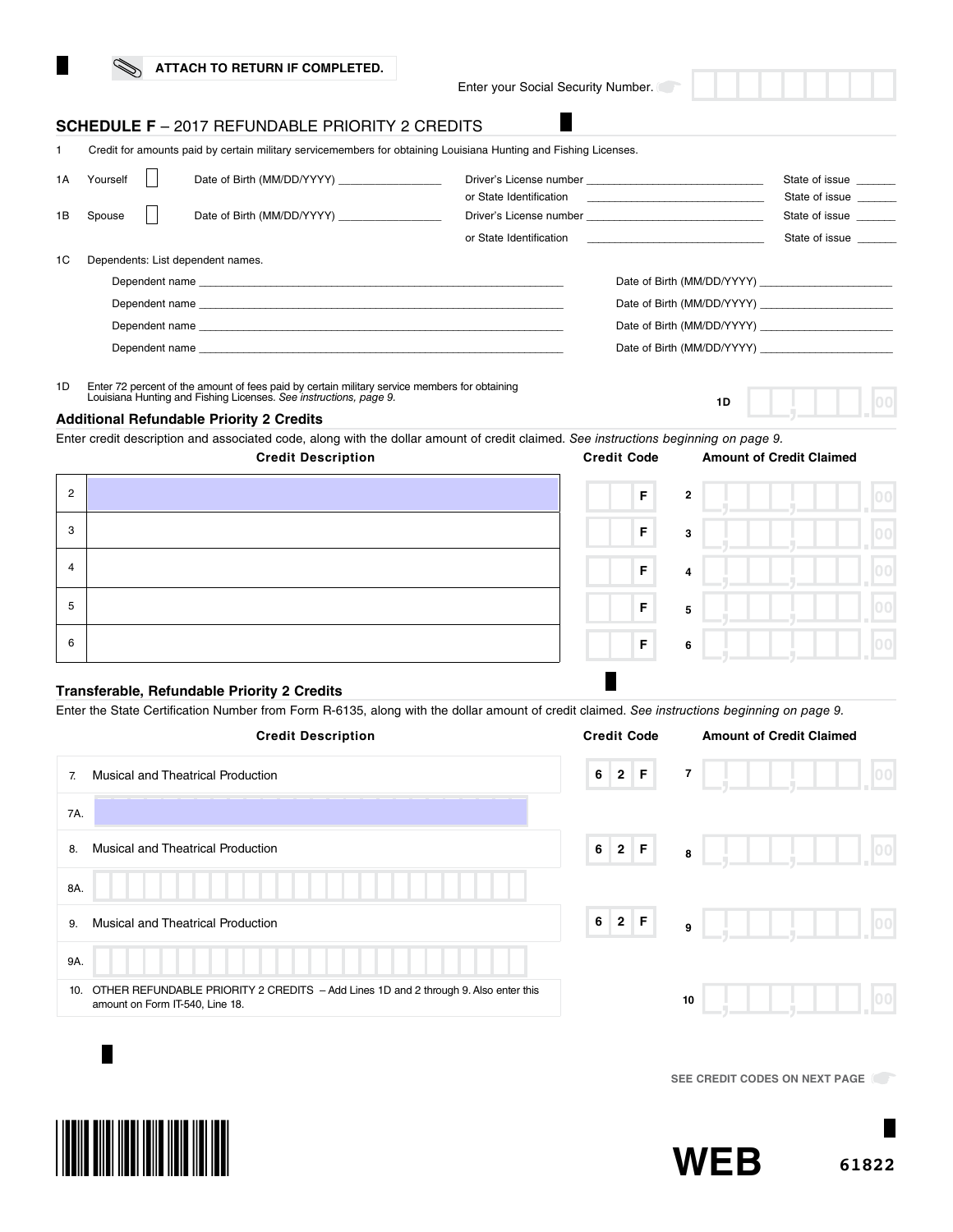

| <b>Description</b>                | Code | <b>Description</b>                  | Code | <b>Description</b>                                        | Code | <b>Description</b>                                     | Code |
|-----------------------------------|------|-------------------------------------|------|-----------------------------------------------------------|------|--------------------------------------------------------|------|
| Ad Valorem Offshore Vessels       | 52F  | Milk Producers                      | 58F  | School Readiness Child Care<br><b>Directors and Staff</b> | 66F  | Retention and Modernization                            | 70F  |
| <b>Telephone Company Property</b> | 54F  | <b>Technology Commercialization</b> | 59F  | School Readiness Business -                               |      | Conversion of Vehicle to                               | 71F  |
| Prison Industry Enhancement       | 55F  | Historic Residential                | 60F  | Supported Child Care                                      | 67F  | <b>Alternative Fuel</b><br>Digital Interactive Media & |      |
| Urban Revitalization              | 56F  | School Readiness Child Care         |      | School Readiness Fees and                                 |      | Software                                               | 73F  |
| Mentor-Protégé                    | 57F  | Provider                            | 65F  | Grants to Resource and Referral<br>Agencies               | 68F  | Solar Energy Systems - Leased                          | 74F  |
|                                   |      |                                     |      |                                                           |      | Other Refundable Credit                                | 80F  |

**\*\*\* Schedule G omitted on purpose \*\*\***

# **SCHEDULE H –** 2017 MODIFIED FEDERAL INCOME TAX DEDUCTION

| Enter the amount of your federal income tax liability as shown on the Federal Income Tax<br>Deduction Worksheet, page 2.                                          |  |  |
|-------------------------------------------------------------------------------------------------------------------------------------------------------------------|--|--|
| Enter the amount of federal disaster credits allowed by IRS. See instructions beginning on page 10.                                                               |  |  |
| Add Line 1 and Line 2. Also, enter this amount on Form IT-540, Line 9, and mark box 2 on Line<br>9 to indicate that your income tax deduction has been increased. |  |  |

# **SCHEDULE I** – 2017 REFUNDABLE PRIORITY 4 CREDITS

Enter credit description and associated code, along with the dollar amount of credit claimed. *See instructions beginning on page 10.*

|                | <b>Credit Description</b>                                                                                        | <b>Credit Code</b> | <b>Amount of Credit Claimed</b> |     |
|----------------|------------------------------------------------------------------------------------------------------------------|--------------------|---------------------------------|-----|
|                |                                                                                                                  | F                  |                                 |     |
| $\overline{2}$ |                                                                                                                  | F                  | $\mathbf{2}$                    |     |
| 3              |                                                                                                                  | F                  | 3                               |     |
| $\overline{4}$ |                                                                                                                  | F                  | 4                               |     |
| 5              |                                                                                                                  | F                  | 5                               |     |
| 6              | TOTAL REFUNDABLE PRIORITY 4 CREDITS - Add Lines 1 through 5. Also, enter this amount<br>on Form IT-540, Line 27. |                    | 6                               | חחו |
|                |                                                                                                                  |                    |                                 |     |

| <b>Description</b>     | Code |
|------------------------|------|
| <b>Inventory Tax</b>   | 50F  |
| Ad Valorem Natural Gas | 51F  |

**61823**

**WEB**

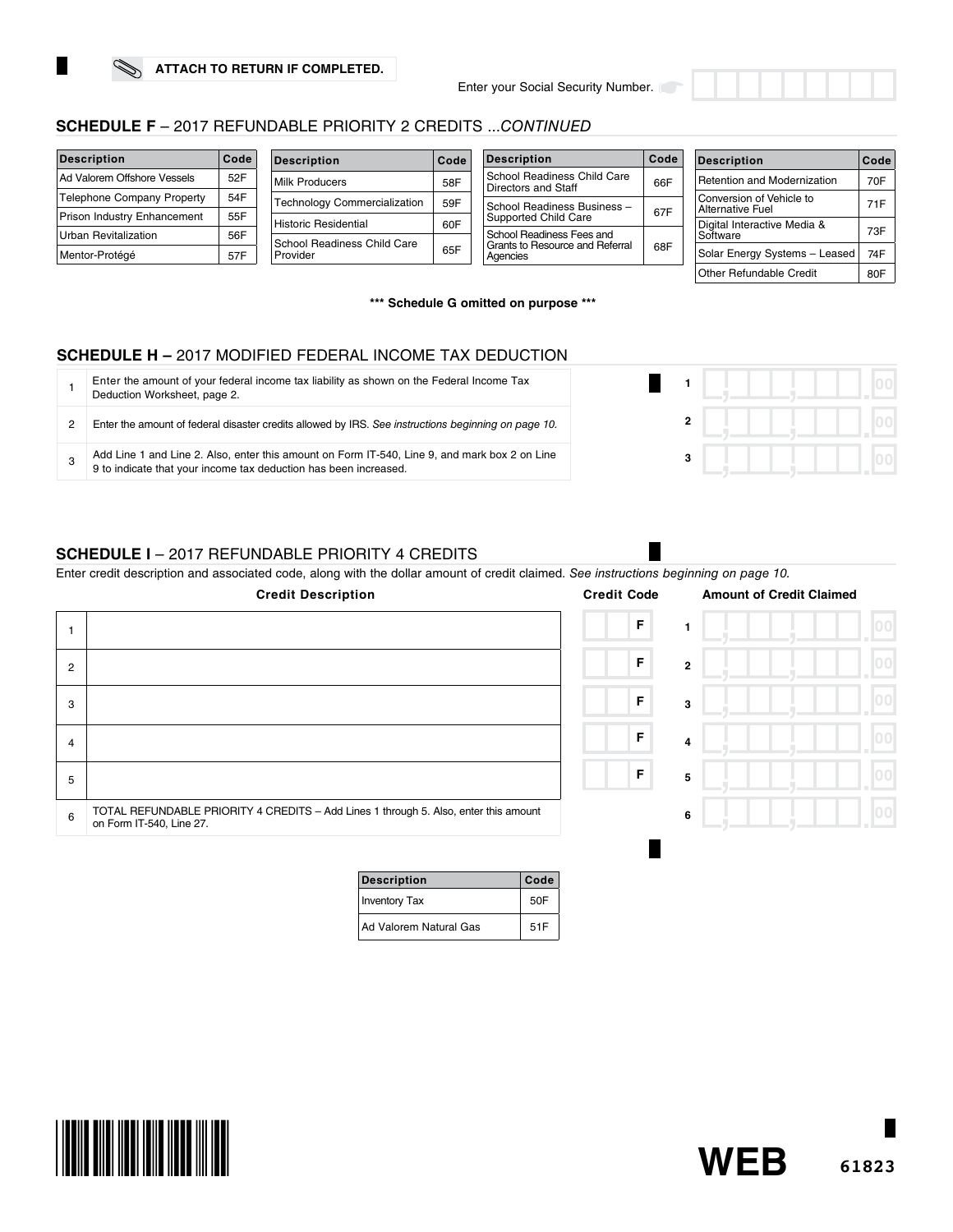## **SCHEDULE J** – 2017 NONREFUNDABLE PRIORITY 3 CREDITS

## **Nonrefundable Child Care Credits**

| FEDERAL CHILD CARE CREDIT – Enter the amount from your Federal Form 1040A, Line 31, or Federal Form 1040, Line 49.<br>This amount will be used to compute your 2017 Louisiana Nonrefundable Child Care Credit.                     |                |  |
|------------------------------------------------------------------------------------------------------------------------------------------------------------------------------------------------------------------------------------|----------------|--|
| 2017 LOUISIANA NONREFUNDABLE CHILD CARE CREDIT - Your Federal Adjusted Gross Income must be GREATER<br>THAN \$25,000 in order to claim a credit on this line. See Nonrefundable Child Care Credit Worksheet.                       | $\overline{2}$ |  |
| AMOUNT OF LOUISIANA NONREFUNDABLE CHILD CARE CREDIT CARRIED FORWARD FROM 2013 THROUGH 2016 -<br>See Nonrefundable Child Care Credit Worksheet.                                                                                     | 3              |  |
| 2017 LOUISIANA NONREFUNDABLE SCHOOL READINESS CREDIT - Your Federal Adjusted Gross Income must be<br>GREATER THAN \$25,000 in order to claim a credit on this line. See Nonrefundable School Readiness Credit Worksheet.<br>5<br>4 | 4              |  |
| AMOUNT OF LOUISIANA NONREFUNDABLE SCHOOL READINESS CREDIT CARRIED FORWARD FROM 2013 THROUGH<br>2016 – See Nonrefundable School Readiness Credit Worksheet.                                                                         |                |  |
|                                                                                                                                                                                                                                    |                |  |

## **Additional Nonrefundable Priority 3 Credits**

Enter credit description and associated code, along with the dollar amount of credit claimed. *See instructions beginning on page 11.* 



#### **IMPORTANT! Only these codes can be claimed on Lines 6 through 11.**

| <b>Description</b>                                                 | Code |
|--------------------------------------------------------------------|------|
| Atchafalaya Trace                                                  | 200  |
| Organ Donation                                                     | 202  |
| Household Expense for Physically<br>and Mentally Incapable Persons | 204  |
| Previously Unemployed                                              | 208  |
| <b>Recycling Credit</b>                                            | 210  |
| <b>Basic Skills Training</b>                                       | 212  |
| <b>Inventory Tax Credit Carried Forward</b><br>and ITFP            | 218  |

| <b>Description</b>                               | Code |
|--------------------------------------------------|------|
| Ad Valorem Natural Gas Credit<br>Carried Forward | 219  |
| New Johs Credit                                  | 224  |
| Refunds by Utilities                             | 226  |
| Eligible Re-entrants                             | 228  |
| Neighborhood Assistance                          | 230  |
|                                                  |      |

| <b>Description</b>               | Code |
|----------------------------------|------|
| Research and Development         | 231  |
| Cane River Heritage              | 232  |
| LA Community Economic Dev.       | 234  |
| Apprenticeship                   | 236  |
| Ports of Louisiana Investor      | 238  |
| Ports of Louisiana Import Export | 240  |

| <b>Description</b>                | Code |
|-----------------------------------|------|
| <b>Biomed/University Research</b> | 300  |
| <b>Tax Equalization</b>           | 305  |
| Manufacturing Establishments      | 310  |
| <b>Enterprise Zone</b>            | 315  |
| Other                             | 399  |

**CONTINUE ON NEXT PAGE.** 



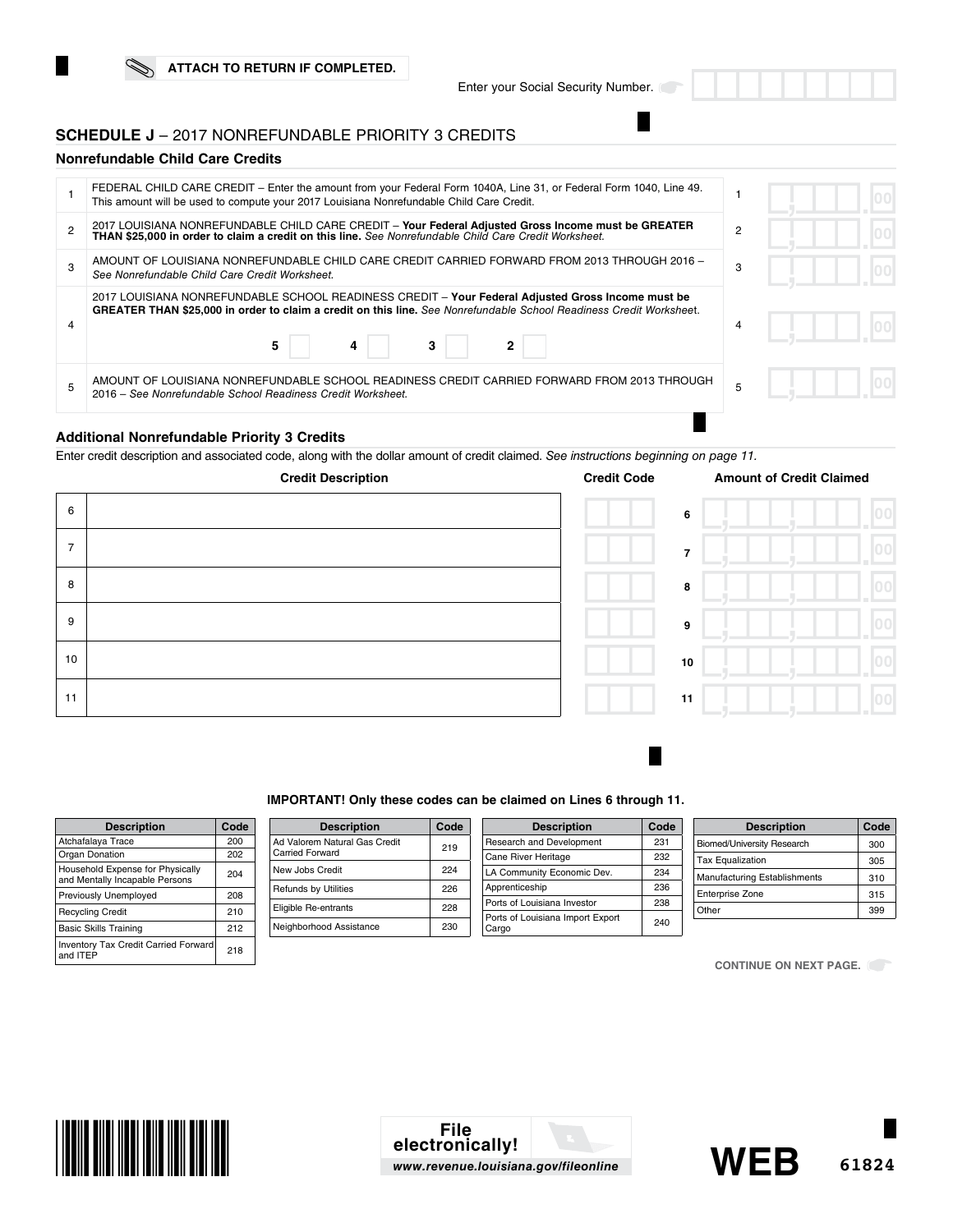Enter your Social Security Number.

# **SCHEDULE J** – 2017 NONREFUNDABLE PRIORITY 3 CREDITS ...*CONTINUED*

## **Transferable, Nonrefundable Priority 3 Credits**

Enter credit description, associated code, along with the dollar amount of credit claimed and the State Certification Number from Form R-6135. *See instructions beginning on page 11.*

|     | <b>Credit Description</b>                                                                                            | <b>Credit Code</b> | <b>Amount of Credit Claimed</b> |    |
|-----|----------------------------------------------------------------------------------------------------------------------|--------------------|---------------------------------|----|
| 12  |                                                                                                                      | 12                 |                                 | 00 |
| 12A |                                                                                                                      |                    |                                 |    |
| 13  |                                                                                                                      | $13\,$             |                                 | 00 |
| 13A |                                                                                                                      |                    |                                 |    |
| 14  |                                                                                                                      | $14\,$             |                                 | 00 |
| 14A |                                                                                                                      |                    |                                 |    |
| 15  |                                                                                                                      | 15                 |                                 | 00 |
| 15A |                                                                                                                      |                    |                                 |    |
| 16  | TOTAL NONREFUNDABLE PRIORITY 3 CREDITS - Add Lines 2 through 15. Also, enter<br>this amount on Form IT-540, Line 22. | 16                 |                                 | 00 |
|     |                                                                                                                      |                    |                                 |    |

#### **IMPORTANT! Only these codes can be claimed on Lines 12 through 15.**

| <b>Description</b>         | Code | <b>Description</b>        | Code | <b>Description</b>            | Code | <b>Description</b> | Code |
|----------------------------|------|---------------------------|------|-------------------------------|------|--------------------|------|
| Motion Picture Investment  | 251  | Digital Interactive Media | 254  | New Markets                   | 259  | Angel Investor     | 262  |
| Research and Development   | 252  | Capital Company           | 257  | Brownfields Investor          | 260  | Other              | 299  |
| <b>Historic Structures</b> | 253  | LCDFI                     | 258  | Motion Picture Infrastructure | 261  |                    |      |



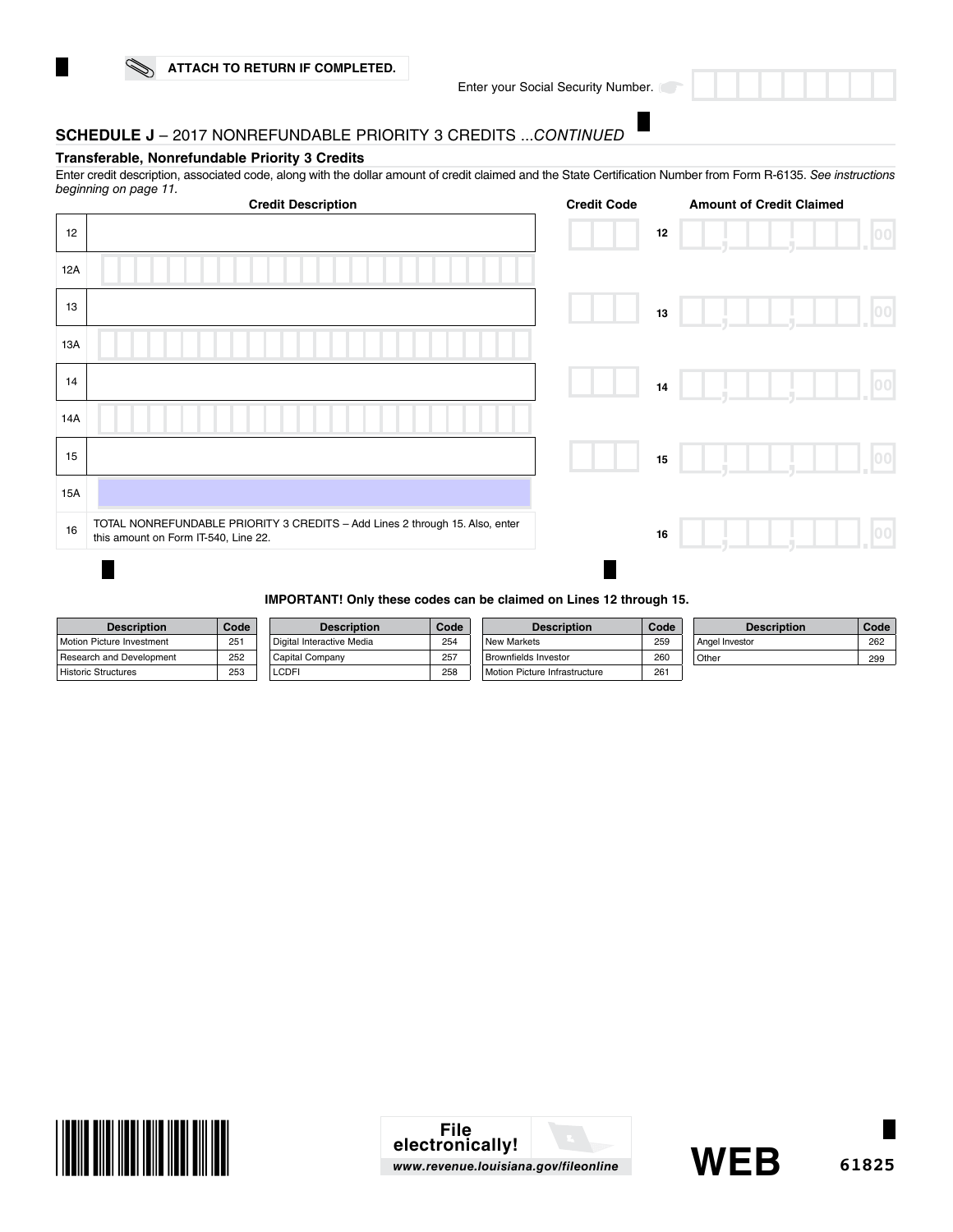#### **2017 Louisiana Refundable Child Care Credit Worksheet** *(For use with Form IT-540)*

| Your Name | Social<br>l Security Number. |
|-----------|------------------------------|
|           |                              |

## **Your Federal Adjusted Gross Income must be \$25,000 or less in order to complete this form. See instructions on page 14.**

**1. Care Provider Information Schedule –** Complete columns A through E for each person or organization that provided care to your child. You may use Federal Form W-10, supplied by your provider, to obtain the information. If your care provider does not provide a Federal Form W-10, complete those parts of the Care Provider Information Schedule for which you have the information. If your child attended a child care facility that participated in the Quality Start program, you must enter the facility license number from Form R-10614 in column D. You must follow the same rules of "Due Diligence" as the IRS requires if you do not have all of the care provider information. See IRS 2017 Publication 503 for information on "Due Diligence." If additional lines are required for Lines 1 or 2, attach a schedule. **Falsification of any information provided on this form constitutes fraud and can result in criminal penalties.**

| A                    | в                                                                   | С                                  | D                                 |                                    |
|----------------------|---------------------------------------------------------------------|------------------------------------|-----------------------------------|------------------------------------|
| Care provider's name | Address (number, street, apartment<br>number, city, state, and ZIP) | Identifying number<br>(SSN or EIN) | <b>Facility license</b><br>number | Amount paid<br>(See instructions.) |
|                      |                                                                     |                                    |                                   | .00 <sub>1</sub>                   |
|                      |                                                                     |                                    |                                   | .00 <sub>1</sub>                   |
|                      |                                                                     |                                    |                                   | .00 <sub>1</sub>                   |
|                      |                                                                     |                                    |                                   | .00 <sub>1</sub>                   |
|                      |                                                                     |                                    |                                   | .00 <sub>1</sub>                   |

#### **2.** For each child under age 13, enter their name in column F, their Social Security Number in column G, and the amount of Qualified Expenses you incurred and paid in 2017 in column H. See the definitions on page 14 for information on Qualified Expenses.

|                                           |  | н<br>G                                        |                                                                                            |  |
|-------------------------------------------|--|-----------------------------------------------|--------------------------------------------------------------------------------------------|--|
| Qualifying person's name<br>First<br>Last |  | Qualifying person's<br>Social Security Number | Qualified expenses you<br>incurred and paid in 2017 for<br>the person listed in column (F) |  |
|                                           |  |                                               | .00.                                                                                       |  |
|                                           |  |                                               | .00.                                                                                       |  |
|                                           |  |                                               | .00.                                                                                       |  |
|                                           |  |                                               | .00.                                                                                       |  |
|                                           |  |                                               | .00                                                                                        |  |

| 3  | Add the amounts in column H, Line 2. Do not enter more than \$3,000 for one qualifying person or<br>\$6,000 for two or more persons. Enter this amount here and on Form IT-540, Line 14A.          |                                                                                                                                                                              |                                                          | $\mathbf{3}$ |                | .00. |
|----|----------------------------------------------------------------------------------------------------------------------------------------------------------------------------------------------------|------------------------------------------------------------------------------------------------------------------------------------------------------------------------------|----------------------------------------------------------|--------------|----------------|------|
| 4  | Enter your earned income. See the definitions on page 14.                                                                                                                                          |                                                                                                                                                                              |                                                          | 4            |                | .00. |
| 5  | If married filing jointly, enter your spouse's earned income (if your spouse was a student or was)<br>disabled, see IRS Publication 503). All other filing statuses, enter the amount from Line 4. |                                                                                                                                                                              |                                                          | 5            |                | .00  |
| 6  | Enter the smallest of Lines 3, 4, or 5. Enter this amount on Form IT-540, Line 14B.                                                                                                                |                                                                                                                                                                              |                                                          | 6            |                | .00  |
|    | Enter your Federal Adjusted Gross Income from Form IT-540, Line 7, or Schedule E, Line 1 if filed.                                                                                                 |                                                                                                                                                                              |                                                          | 7            |                | .00  |
| 8  | If Line 7 is:<br>over<br>\$0<br>\$15,000<br>\$17,000<br>\$19,000<br>\$21,000<br>\$23,000                                                                                                           | Enter on Line 8 the decimal amount shown below that applies to the amount on Line 7.<br>but not over<br>\$15,000<br>\$17,000<br>\$19,000<br>\$21,000<br>\$23,000<br>\$25,000 | decimal amount<br>.35<br>.34<br>.33<br>.32<br>.31<br>.30 | 8            | $\mathsf{X}$ . |      |
| 9  | Multiply Line 6 by the decimal amount on Line 8.                                                                                                                                                   |                                                                                                                                                                              |                                                          | 9            |                | .00  |
| 10 |                                                                                                                                                                                                    | Multiply Line 9 by 50 percent and enter this amount on Line 11.                                                                                                              |                                                          | 10           | $X$ .50        |      |
| 11 | Enter this amount on Form IT-540, Line 14.                                                                                                                                                         |                                                                                                                                                                              |                                                          | 11           |                | .00  |